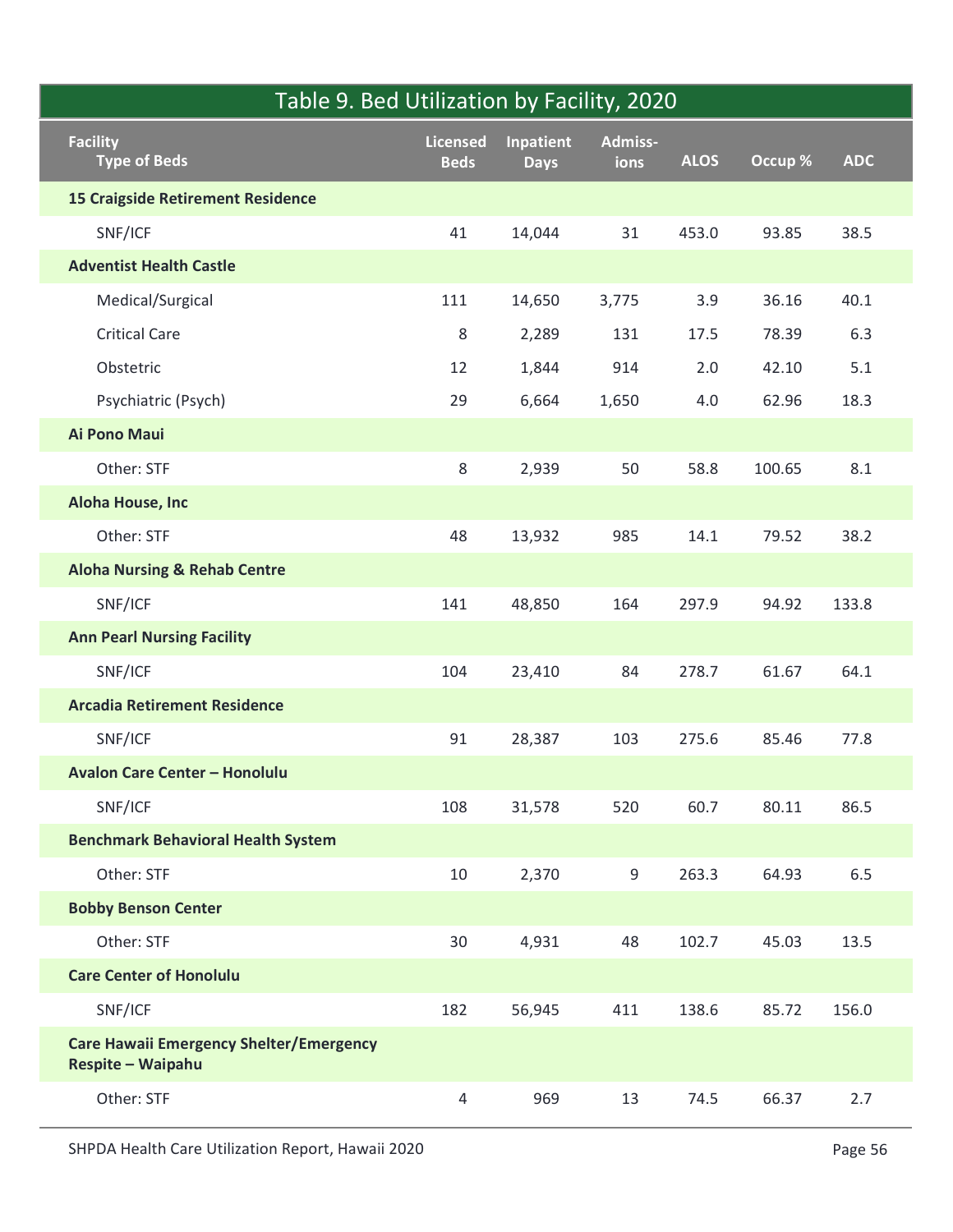| Table 9. Bed Utilization by Facility, 2020                                            |                                |                          |                        |             |         |            |
|---------------------------------------------------------------------------------------|--------------------------------|--------------------------|------------------------|-------------|---------|------------|
| <b>Facility</b><br>Type of Beds                                                       | <b>Licensed</b><br><b>Beds</b> | Inpatient<br><b>Days</b> | <b>Admiss-</b><br>ions | <b>ALOS</b> | Occup % | <b>ADC</b> |
| <b>Care Hawaii Licensed Crisis Residential</b><br><b>Services - Hilo</b>              |                                |                          |                        |             |         |            |
| Other: STF                                                                            |                                |                          |                        |             |         |            |
| <b>Care Hawaii Licensed Crisis Residential</b><br>Services - Honolulu                 |                                |                          |                        |             |         |            |
| Other: STF                                                                            |                                |                          |                        |             |         |            |
| <b>Care Hawaii Specialized Residential Services</b><br><b>Population - Pearl City</b> |                                |                          |                        |             |         |            |
| Other: STF                                                                            |                                |                          |                        |             |         |            |
| Catholic Charities - E Ho'oulu Hou Program<br><b>Elua Facility</b>                    |                                |                          |                        |             |         |            |
| Other: STF                                                                            | $\,6\,$                        | 1,546                    | 9                      | 171.8       | 70.59   | 4.2        |
| <b>Garden Isle Rehabilitation &amp; Healthcare Center</b>                             |                                |                          |                        |             |         |            |
| SNF/ICF                                                                               | 110                            | 31,954                   | 233                    | 137.1       | 79.59   | 87.5       |
| Habilitat, Inc                                                                        |                                |                          |                        |             |         |            |
| Other: STF                                                                            | 150                            | 37,446                   | 70                     | 534.9       | 68.39   | 102.6      |
| <b>Hale Anuenue Restorative Care Center</b>                                           |                                |                          |                        |             |         |            |
| SNF/ICF                                                                               | 120                            | 36,317                   | 218                    | 166.6       | 82.92   | 99.5       |
| <b>Hale Ho Aloha</b>                                                                  |                                |                          |                        |             |         |            |
| SNF/ICF                                                                               | 59                             | 19,012                   | 27                     | 704.1       | 88.28   | 52.1       |
| Hale Ho'ola Hamakua                                                                   |                                |                          |                        |             |         |            |
| Acute/Long-Term Swing                                                                 | 24                             | 2,653                    | 123                    | 21.6        | 30.29   | 7.3        |
| SNF/ICF                                                                               | 53                             | 21,394                   | 102                    | 209.7       | 110.59  | 58.6       |
| <b>Hale Kupuna Heritage Home</b>                                                      |                                |                          |                        |             |         |            |
| SNF/ICF                                                                               | 84                             | 22,356                   | 48                     | 465.8       | 72.92   | 61.2       |
| Hale Makua - Kahului                                                                  |                                |                          |                        |             |         |            |
| SNF/ICF                                                                               | 254                            | 75,072                   | 356                    | 210.9       | 80.98   | 205.7      |
| Hale Makua - Wailuku                                                                  |                                |                          |                        |             |         |            |
| SNF/ICF                                                                               | 90                             | 26,648                   | 33                     | 807.5       | 81.12   | 73.0       |
| SHPDA Health Care Utilization Report, Hawaii 2020                                     |                                |                          |                        |             |         | Page 57    |
|                                                                                       |                                |                          |                        |             |         |            |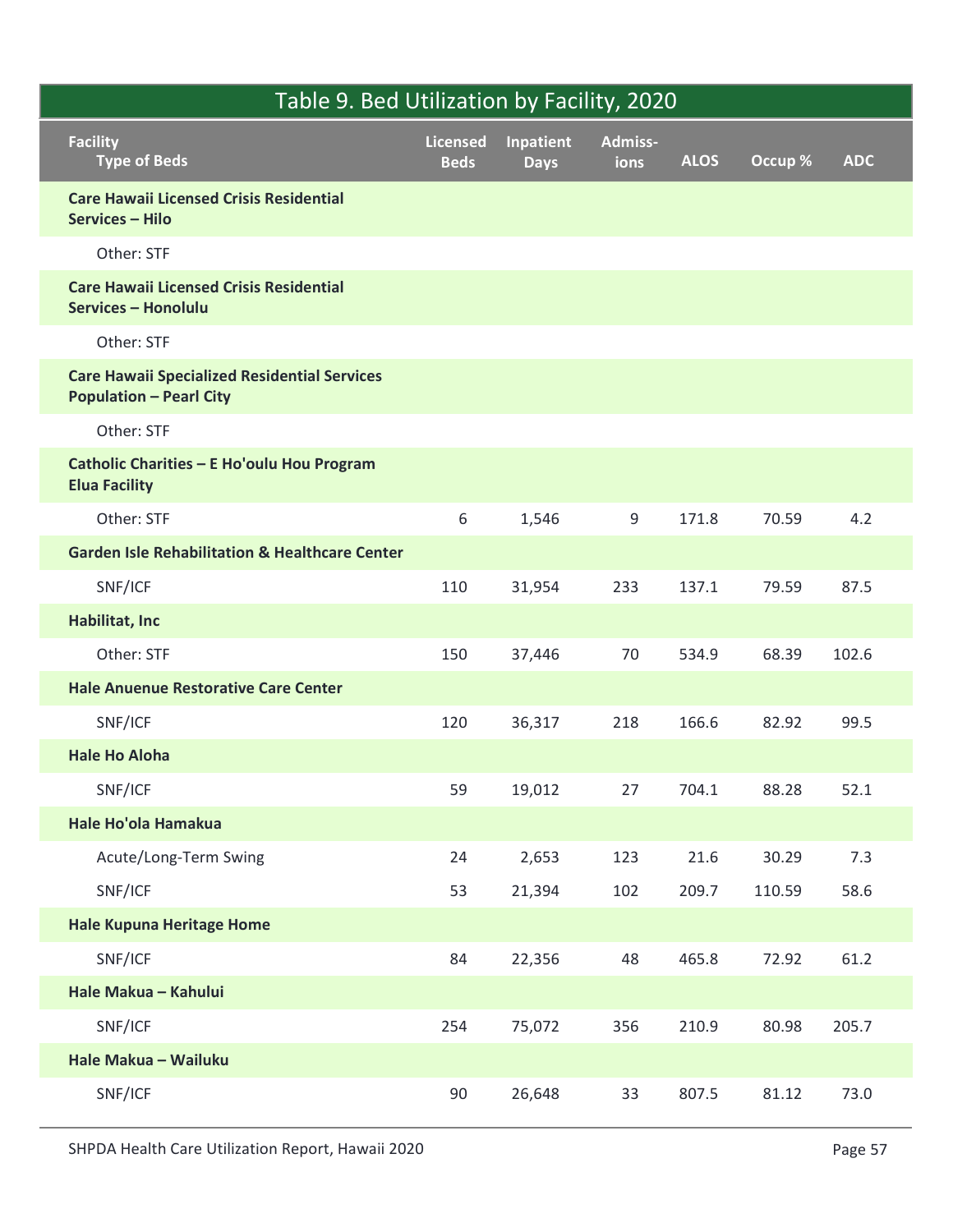| Table 9. Bed Utilization by Facility, 2020                                       |                         |                          |                 |             |         |            |
|----------------------------------------------------------------------------------|-------------------------|--------------------------|-----------------|-------------|---------|------------|
| <b>Facility</b><br><b>Type of Beds</b>                                           | Licensed<br><b>Beds</b> | Inpatient<br><b>Days</b> | Admiss-<br>ions | <b>ALOS</b> | Occup % | <b>ADC</b> |
| <b>Hale Malamalama</b>                                                           |                         |                          |                 |             |         |            |
| SNF/ICF                                                                          | 40                      | 12,576                   | 23              | 546.8       | 86.14   | 34.5       |
| <b>Hale Mohalu Hospital</b>                                                      |                         |                          |                 |             |         |            |
| Hansen's Disease                                                                 | 14                      | 1,791                    | 20              | 89.6        | 35.05   | 4.9        |
| <b>Hale Nani Rehabilitation &amp; Nursing Center</b>                             |                         |                          |                 |             |         |            |
| SNF/ICF                                                                          | 288                     | 85,718                   | 868             | 98.8        | 81.54   | 234.8      |
| <b>Hale Ola Kino</b>                                                             |                         |                          |                 |             |         |            |
| SNF/ICF                                                                          | 32                      | 10,572                   | 164             | 64.5        | 90.51   | 29.0       |
| Harry and Jeanette Weinberg Care Center at<br><b>Pohai Nani</b>                  |                         |                          |                 |             |         |            |
| SNF/ICF                                                                          | 44                      | 13,251                   | 87              | 152.3       | 82.51   | 36.3       |
| <b>Hawaii Island Recovery</b>                                                    |                         |                          |                 |             |         |            |
| Other: STF                                                                       | 8                       | 1,485                    | 52              | 28.6        | 50.86   | 4.1        |
| <b>Hawaii State Hospital</b>                                                     |                         |                          |                 |             |         |            |
| Psychiatric (Spec.)                                                              | 202                     | 77,762                   | 262             | 296.8       | 105.47  | 213.0      |
| Hawaii State Hospital - State Operated<br><b>Specialized Residential Program</b> |                         |                          |                 |             |         |            |
| Other: STF                                                                       |                         |                          |                 |             |         |            |
| Hiki Mai Ka La                                                                   |                         |                          |                 |             |         |            |
| Other: STF                                                                       | 8                       | 660                      | 19              | 34.7        | 22.60   | 1.8        |
| <b>Hilo Medical Center</b>                                                       |                         |                          |                 |             |         |            |
| Medical/Surgical                                                                 | 115                     | 31,443                   | 4,503           | $7.0\,$     | 74.91   | 86.1       |
| <b>Critical Care</b>                                                             | 11                      | 3,423                    | 942             | 3.6         | 85.26   | 9.4        |
| Obstetric                                                                        | 20                      | 3,384                    | 1,847           | 1.8         | 46.36   | 9.3        |
| Neonatal ICU                                                                     | $\mathsf 0$             |                          |                 |             |         |            |
| Psychiatric (Psych)                                                              | 20                      | 3,806                    | 579             | 6.6         | 52.14   | 10.4       |
| <b>Skilled Nursing (SNF)</b>                                                     | $\boldsymbol{0}$        |                          |                 |             |         |            |
| SNF/ICF                                                                          | 45                      | 11,334                   | 57              | 198.8       | 69.00   | 31.1       |
| SHPDA Health Care Utilization Report, Hawaii 2020                                |                         |                          |                 |             |         | Page 58    |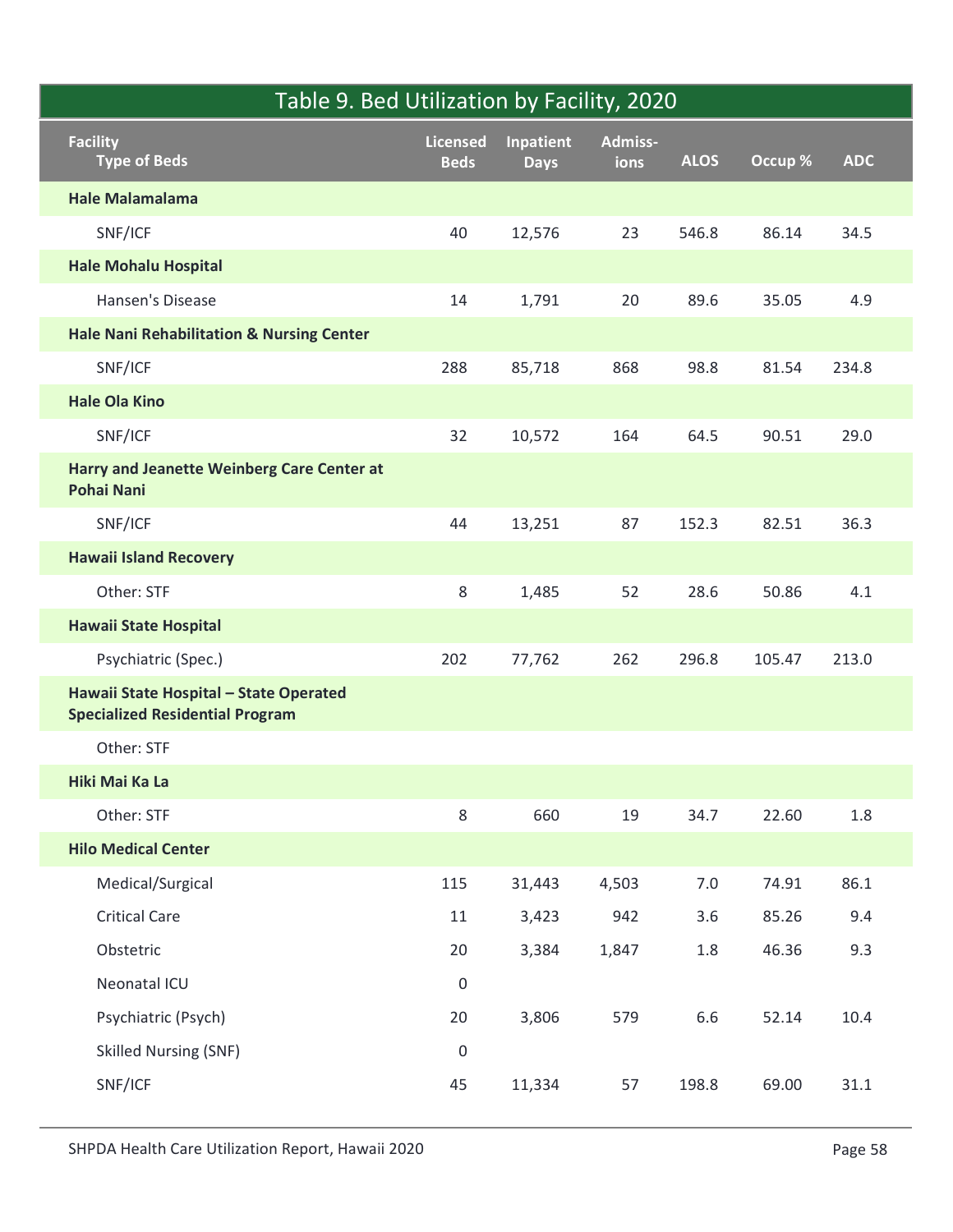|                                                   | Table 9. Bed Utilization by Facility, 2020 |                          |                 |             |         |            |
|---------------------------------------------------|--------------------------------------------|--------------------------|-----------------|-------------|---------|------------|
| <b>Facility</b><br>Type of Beds                   | Licensed<br><b>Beds</b>                    | Inpatient<br><b>Days</b> | Admiss-<br>ions | <b>ALOS</b> | Occup % | <b>ADC</b> |
| <b>Hina Mauka</b>                                 |                                            |                          |                 |             |         |            |
| Other: STF                                        | 64                                         | 13,776                   | 492             | 28.0        | 58.97   | 37.7       |
| Hi'olani Care Center at Kahala Nui                |                                            |                          |                 |             |         |            |
| <b>Skilled Nursing (SNF)</b>                      | 16                                         | 5,347                    | 6               | 891.2       | 91.56   | 14.6       |
| SNF/ICF                                           | 44                                         | 13,133                   | 22              | 597.0       | 81.77   | 36.0       |
| Ho'omau Ke Ola                                    |                                            |                          |                 |             |         |            |
| Other: STF                                        | 16                                         | 4,094                    | 74              | 55.3        | 70.10   | 11.2       |
| <b>Hope Inc</b>                                   |                                            |                          |                 |             |         |            |
| Other: STF                                        | 22                                         | 7,000                    | 130             | 53.8        | 87.17   | 19.2       |
| <b>Islands Skilled Nursing and Rehabilitation</b> |                                            |                          |                 |             |         |            |
| SNF/ICF                                           | 42                                         | 5,963                    | 174             | 34.3        | 38.90   | 16.3       |
| Ka Punawai Ola                                    |                                            |                          |                 |             |         |            |
| SNF/ICF                                           | 120                                        | 29,625                   | 453             | 65.4        | 67.64   | 81.2       |
| Kahi Mohala Behavioral Health                     |                                            |                          |                 |             |         |            |
| Psychiatric (Spec.)                               | 88                                         | 24,828                   | 360             | 69.0        | 77.30   | 68.0       |
| <b>Kahuku Medical Center</b>                      |                                            |                          |                 |             |         |            |
| Acute/Long-Term Swing                             | 21                                         | 6,777                    | 250             | 27.1        | 88.41   | 18.6       |
| Kaiser Permanente Moanalua Medical Center         |                                            |                          |                 |             |         |            |
| Medical/Surgical                                  | 202                                        | 40,877                   | 7,274           | $5.6\,$     | 55.44   | 112.0      |
| <b>Critical Care</b>                              | 25                                         | 5,505                    | 883             | $6.2$       | 60.33   | 15.1       |
| Obstetric                                         | 30                                         | 4,203                    | 1,469           | 2.9         | 38.38   | 11.5       |
| Pediatric                                         | 20                                         | 861                      | 228             | 3.8         | 11.79   | 2.4        |
| Neonatal ICU                                      | 18                                         | 3,706                    | 250             | 14.8        | 56.41   | 10.2       |
| <b>Skilled Nursing (SNF)</b>                      | 28                                         | $\pmb{0}$                | $\mathbf 0$     |             | 0.00    | $0.0\,$    |
| <b>Kalakaua Gardens</b>                           |                                            |                          |                 |             |         |            |
| SNF/ICF                                           | 49                                         | 15,127                   | 308             | 49.1        | 84.58   | 41.4       |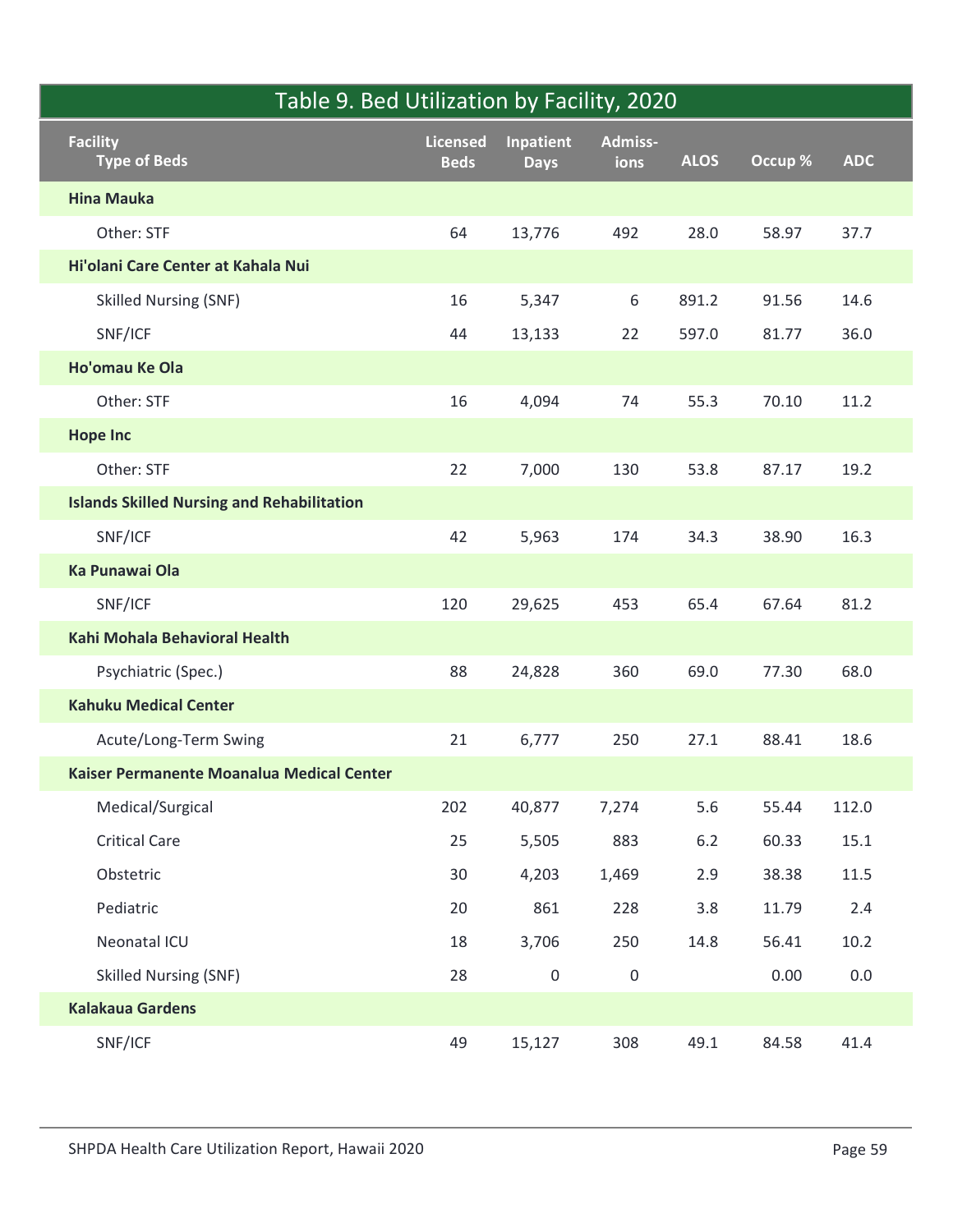| Table 9. Bed Utilization by Facility, 2020                |                |             |                     |             |         |            |
|-----------------------------------------------------------|----------------|-------------|---------------------|-------------|---------|------------|
| <b>Facility</b>                                           | Licensed       | Inpatient   | Admiss-             |             |         |            |
| <b>Type of Beds</b>                                       | <b>Beds</b>    | <b>Days</b> | ions                | <b>ALOS</b> | Occup % | <b>ADC</b> |
| <b>Kalaupapa Care Home</b>                                |                |             |                     |             |         |            |
| Hansen's Disease                                          | 5              | 365         | $\mathsf{O}\xspace$ |             | 20.00   | $1.0\,$    |
| Kapiolani Medical Center for Women and<br><b>Children</b> |                |             |                     |             |         |            |
| Medical/Surgical                                          | 30             | 2,059       | 403                 | 5.1         | 18.80   | 5.6        |
| <b>Critical Care</b>                                      | 17             | 7,796       | 2,682               | 2.9         | 125.64  | 21.4       |
| Obstetric                                                 | 66             | 8,418       | 3,006               | 2.8         | 34.94   | 23.1       |
| Pediatric                                                 | 60             | 30,155      | 7,571               | 4.0         | 137.69  | 82.6       |
| Neonatal ICU                                              | 80             | 15,617      | 385                 | 40.6        | 53.48   | 42.8       |
| <b>Ka'u Hospital</b>                                      |                |             |                     |             |         |            |
| Acute/Long-Term Swing                                     | 21             | 6,407       | 109                 | 58.8        | 83.59   | 17.6       |
| <b>Kauai Care Center</b>                                  |                |             |                     |             |         |            |
| SNF/ICF                                                   | 53             | 15,052      | 98                  | 153.6       | 77.81   | 41.2       |
| Kline-Welsh Behavioral Health Foundation                  |                |             |                     |             |         |            |
| Other: STF                                                | 53             | 19,133      | 225                 | 85.0        | 98.90   | 52.4       |
| <b>Kohala Hospital</b>                                    |                |             |                     |             |         |            |
| Acute/Long-Term Swing                                     | 6              | 612         | 26                  | 23.5        | 27.95   | 1.7        |
| SNF/ICF                                                   | 22             | 7,514       | 8                   | 939.2       | 93.57   | 20.6       |
| <b>Kona Community Hospital</b>                            |                |             |                     |             |         |            |
| Medical/Surgical                                          | 67             | 12,574      | 1,825               | 6.9         | 51.42   | 34.4       |
| <b>Critical Care</b>                                      | $9\,$          | 1,960       | 326                 | 6.0         | 59.67   | 5.4        |
| Obstetric                                                 | $\overline{7}$ | 924         | 421                 | 2.2         | 36.16   | $2.5\,$    |
| Psychiatric (Psych)                                       | 11             | 2,913       | 303                 | 9.6         | 72.55   | $8.0\,$    |
| <b>Kuakini Geriatric Care, Inc</b>                        |                |             |                     |             |         |            |
| <b>Skilled Nursing (SNF)</b>                              | 40             | 8,348       | 324                 | 25.8        | 57.18   | 22.9       |
| Intermediate Care (ICF)                                   | 137            | 39,364      | 93                  | 423.3       | 78.72   | 107.8      |
| SNF/ICF                                                   | 10             | 1,663       | 5                   | 332.6       | 45.56   | $4.6\,$    |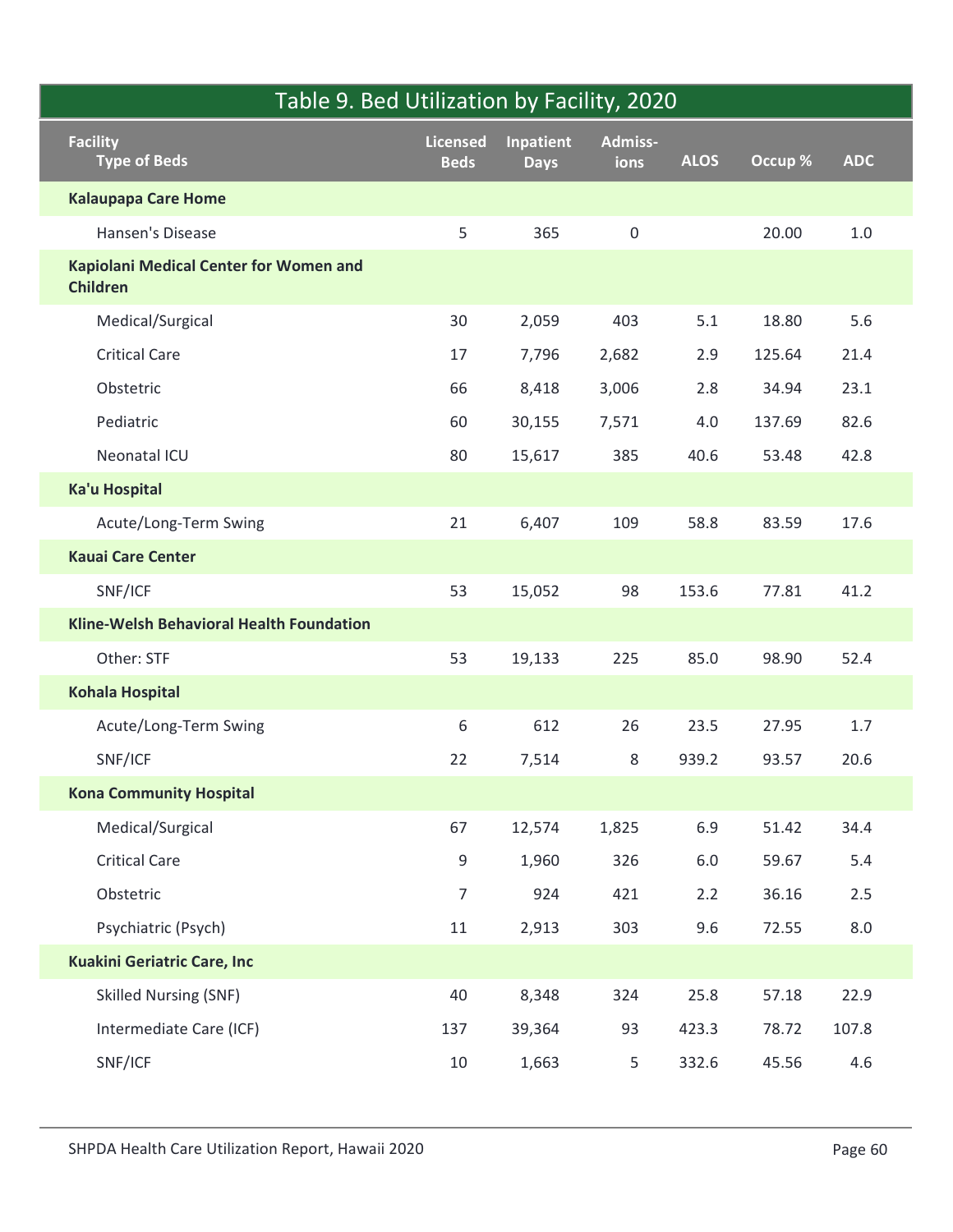|                                                        | Table 9. Bed Utilization by Facility, 2020 |                          |                     |             |         |            |
|--------------------------------------------------------|--------------------------------------------|--------------------------|---------------------|-------------|---------|------------|
| <b>Facility</b><br><b>Type of Beds</b>                 | <b>Licensed</b><br><b>Beds</b>             | Inpatient<br><b>Days</b> | Admiss-<br>ions     | <b>ALOS</b> | Occup % | <b>ADC</b> |
| <b>Kuakini Medical Center</b>                          |                                            |                          |                     |             |         |            |
| Medical/Surgical                                       | 188                                        | 17,493                   | 2,726               | 6.4         | 25.49   | 47.9       |
| <b>Critical Care</b>                                   | 24                                         | 1,839                    | 21                  | 87.6        | 20.99   | 5.0        |
| Acute/Long-Term Swing                                  | $\mathbf 0$                                |                          |                     |             |         |            |
| <b>Kula Hospital</b>                                   |                                            |                          |                     |             |         |            |
| Acute/Long-Term Swing                                  | 9                                          | 1,582                    | 192                 | 8.2         | 48.16   | 4.3        |
| SNF/ICF                                                | 105                                        | 36,877                   | 195                 | 189.1       | 96.22   | 101.0      |
| SNF/ICF ID                                             | 9                                          | 2,861                    | $\mathsf{3}$        | 953.7       | 87.09   | $7.8$      |
| <b>Kulana Malama</b>                                   |                                            |                          |                     |             |         |            |
| SNF/ICF                                                | 30                                         | 9,962                    | 15                  | 664.1       | 90.98   | 27.3       |
| <b>Lanai Community Hospital</b>                        |                                            |                          |                     |             |         |            |
| Acute/Long-Term Swing                                  | $\overline{4}$                             | $\overline{7}$           | $\overline{7}$      | $1.0\,$     | 0.48    | $0.0\,$    |
| SNF/ICF                                                | 10                                         | 3,599                    | $30\,$              | 120.0       | 98.60   | 9.9        |
| <b>Leahi Hospital</b>                                  |                                            |                          |                     |             |         |            |
| SNF/ICF                                                | 155                                        | 36,555                   | 73                  | 500.8       | 64.61   | 100.2      |
| Tuberculosis (TB)                                      | $\overline{4}$                             | $\mathsf{O}\xspace$      | $\mathsf{O}\xspace$ |             | 0.00    | $0.0\,$    |
| <b>Legacy Hilo Rehabilitation &amp; Nursing Center</b> |                                            |                          |                     |             |         |            |
| SNF/ICF                                                | 100                                        | 27,056                   | 201                 | 134.6       | 74.13   | 74.1       |
| <b>Life Care Center of Hilo</b>                        |                                            |                          |                     |             |         |            |
| SNF/ICF                                                | 252                                        | 77,488                   | 278                 | 278.7       | 84.24   | 212.3      |
| <b>Life Care Center of Kona</b>                        |                                            |                          |                     |             |         |            |
| SNF/ICF                                                | 94                                         | 28,652                   | 334                 | 85.8        | 83.51   | 78.5       |
| <b>Liliha Healthcare Center</b>                        |                                            |                          |                     |             |         |            |
| SNF/ICF                                                | 92                                         | 28,638                   | 123                 | 232.8       | 85.28   | 78.5       |
| <b>Liliha Kupuna Skilled Nursing Facility</b>          |                                            |                          |                     |             |         |            |
| SNF/ICF                                                | 119                                        | 32,197                   | 1,200               | 26.8        | 74.13   | 88.2       |
|                                                        |                                            |                          |                     |             |         |            |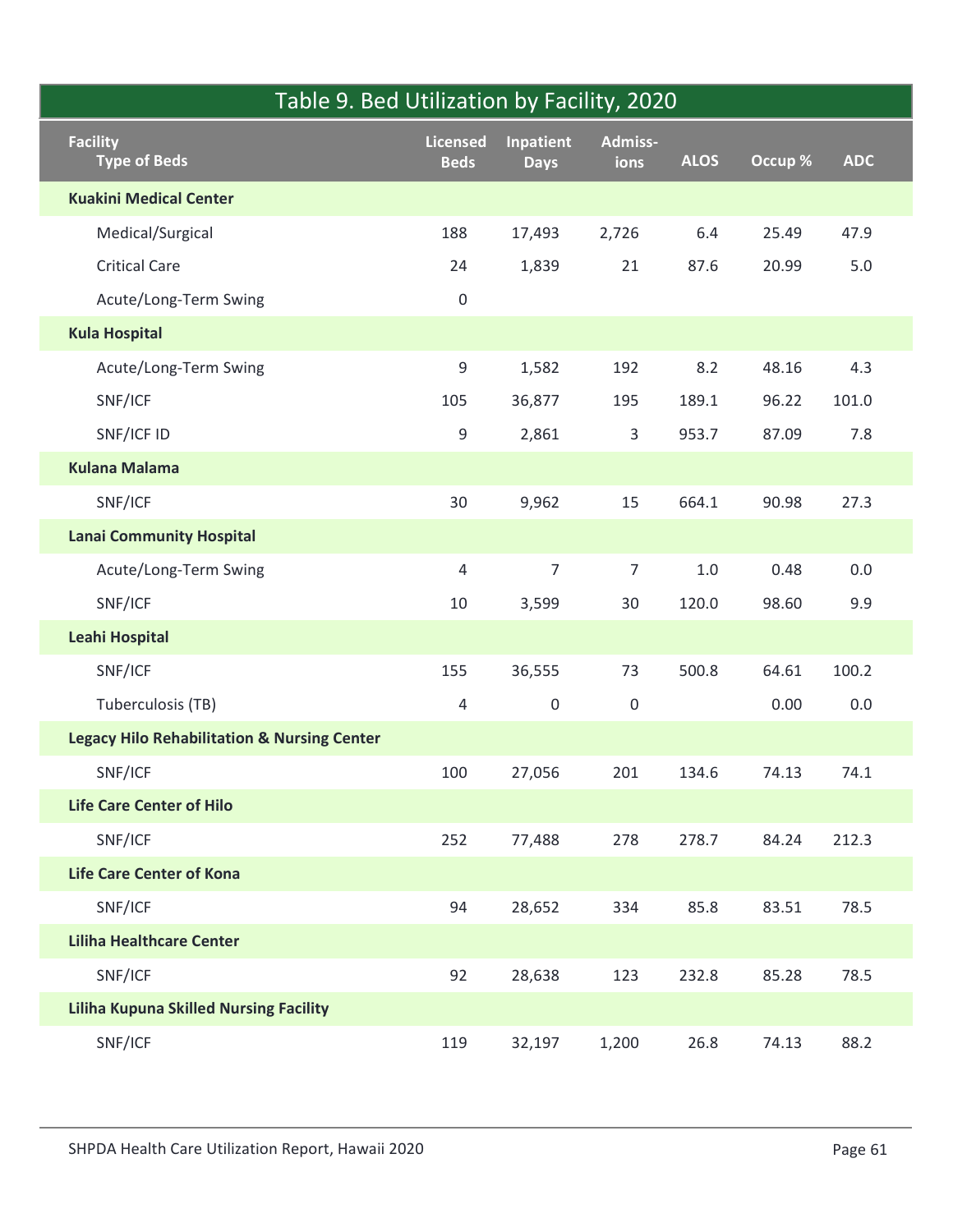| Table 9. Bed Utilization by Facility, 2020         |                                |                                 |                 |             |         |            |
|----------------------------------------------------|--------------------------------|---------------------------------|-----------------|-------------|---------|------------|
| <b>Facility</b><br>Type of Beds                    | <b>Licensed</b><br><b>Beds</b> | <b>Inpatient</b><br><b>Days</b> | Admiss-<br>ions | <b>ALOS</b> | Occup % | <b>ADC</b> |
| <b>Maluhia Hospital</b>                            |                                |                                 |                 |             |         |            |
| SNF/ICF                                            | 158                            | 35,095                          | 64              | 548.4       | 60.85   | 96.2       |
| <b>Manoa Cottage Kaimuki</b>                       |                                |                                 |                 |             |         |            |
| SNF/ICF                                            | 27                             | 8,343                           | 23              | 362.7       | 84.66   | 22.9       |
| <b>Maui Memorial Medical Center</b>                |                                |                                 |                 |             |         |            |
| Medical/Surgical                                   | 157                            | 48,160                          | 7,104           | 6.8         | 84.04   | 131.9      |
| <b>Critical Care</b>                               | 29                             | 6,842                           | 576             | 11.9        | 64.64   | 18.7       |
| Obstetric                                          | 22                             | 3,049                           | 2,100           | 1.5         | 37.97   | 8.4        |
| Psychiatric (Psych)                                | 11                             | 3,218                           | 484             | 6.6         | 80.15   | 8.8        |
| <b>Maunalani Nursing and Rehabilitation Center</b> |                                |                                 |                 |             |         |            |
| SNF/ICF                                            | 100                            | 31,824                          | 203             | 156.8       | 87.19   | 87.2       |
| <b>Molokai General Hospital</b>                    |                                |                                 |                 |             |         |            |
| Obstetric                                          | $\overline{2}$                 | 43                              | 38              | $1.1\,$     | 5.89    | $0.1\,$    |
| Acute/Long-Term Swing                              | 13                             | 327                             | 61              | $5.4$       | 6.89    | 0.9        |
| <b>North Hawaii Community Hospital</b>             |                                |                                 |                 |             |         |            |
| Medical/Surgical                                   | 26                             | 3,215                           | 795             | $4.0\,$     | 33.88   | $8.8\,$    |
| <b>Critical Care</b>                               | $\overline{4}$                 | 671                             | 278             | 2.4         | 45.96   | $1.8\,$    |
| Obstetric                                          | 5                              | 1,315                           | 456             | 2.9         | 72.05   | $3.6\,$    |
| <b>Nuuanu Hale</b>                                 |                                |                                 |                 |             |         |            |
| SNF/ICF                                            | 75                             | 24,488                          | 122             | 200.7       | 89.45   | 67.1       |
| <b>Oahu Care Facility</b>                          |                                |                                 |                 |             |         |            |
| SNF/ICF                                            | 82                             | 26,625                          | 67              | 397.4       | 88.96   | 72.9       |
| <b>Pali Momi Medical Center</b>                    |                                |                                 |                 |             |         |            |
| Medical/Surgical                                   | 110                            | 27,459                          | 4,964           | $5.5\,$     | 68.39   | 75.2       |
| <b>Critical Care</b>                               | 8                              | 2,852                           | 365             | $7.8$       | 97.67   | $7.8\,$    |
| <b>Palolo Chinese Home</b>                         |                                |                                 |                 |             |         |            |
| SNF/ICF                                            | 113                            | 15,535                          | 390             | 39.8        | 37.67   | 42.6       |
| SHPDA Health Care Utilization Report, Hawaii 2020  |                                |                                 |                 |             |         | Page 62    |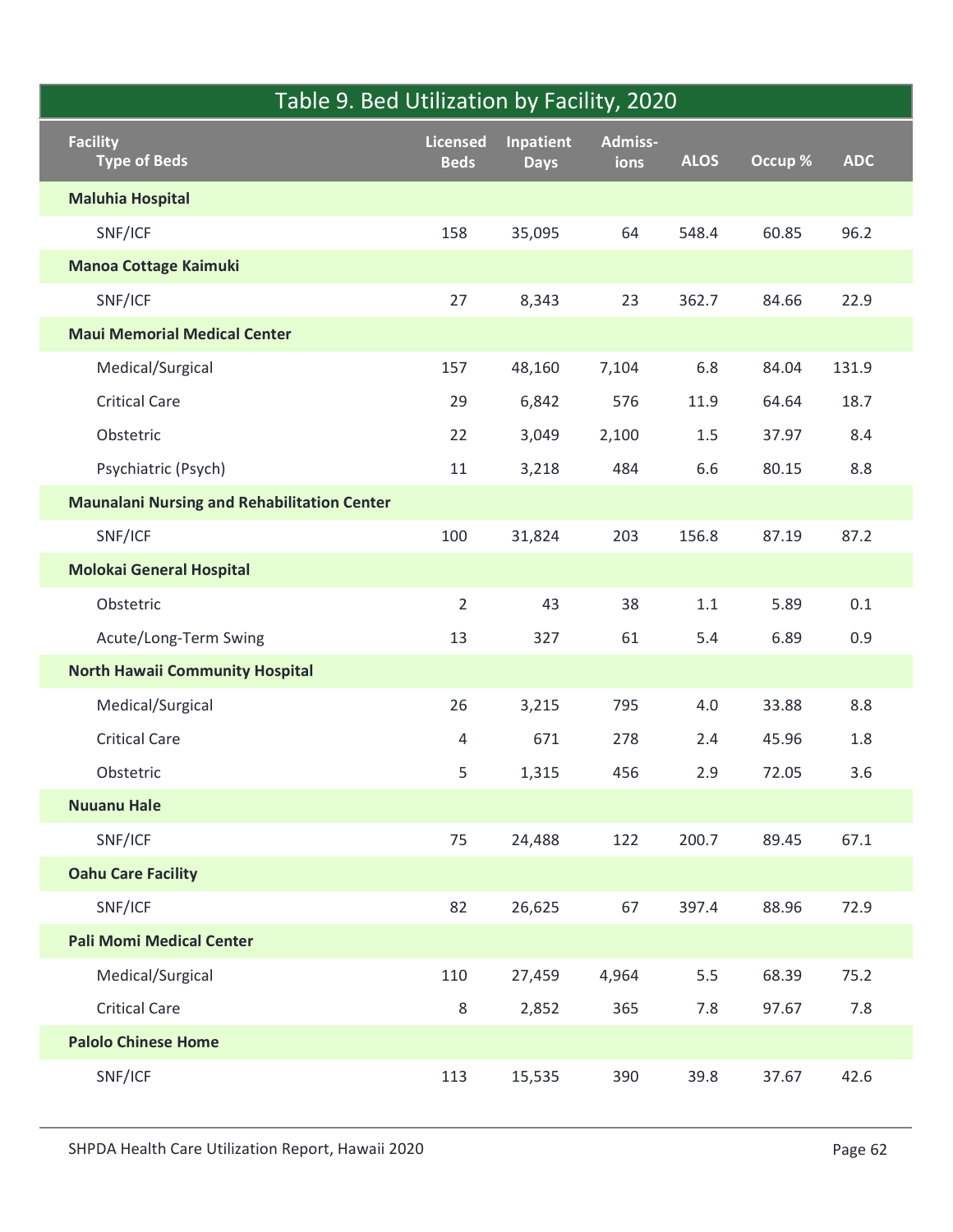|                                                   | Table 9. Bed Utilization by Facility, 2020 |                                 |                 |             |         |            |
|---------------------------------------------------|--------------------------------------------|---------------------------------|-----------------|-------------|---------|------------|
| <b>Facility</b><br>Type of Beds                   | <b>Licensed</b><br><b>Beds</b>             | <b>Inpatient</b><br><b>Days</b> | Admiss-<br>ions | <b>ALOS</b> | Occup % | <b>ADC</b> |
| <b>Pearl City Nursing Home</b>                    |                                            |                                 |                 |             |         |            |
| SNF/ICF                                           | 122                                        | 34,392                          | 145             | 237.2       | 77.23   | 94.2       |
| Po'ailani, Inc - Kailua                           |                                            |                                 |                 |             |         |            |
| Other: STF                                        | 16                                         | 5,305                           | 113             | 46.9        | 90.84   | 14.5       |
| Po'ailani, Inc - Kaneohe                          |                                            |                                 |                 |             |         |            |
| Other: STF                                        | 16                                         | 5,267                           | 137             | 38.4        | 90.19   | 14.4       |
| Pu'uwai 'O Makaha                                 |                                            |                                 |                 |             |         |            |
| SNF/ICF                                           | 93                                         | 25,108                          | 81              | 310.0       | 73.97   | 68.8       |
| <b>Rehabilitation Hospital of the Pacific</b>     |                                            |                                 |                 |             |         |            |
| Rehabilitation                                    | 82                                         | 18,975                          | 1,555           | 12.2        | 63.40   | 52.0       |
| <b>Samuel Mahelona Memorial Hospital</b>          |                                            |                                 |                 |             |         |            |
| Psychiatric (Psych)                               | 9                                          | 2,777                           | 198             | 14.0        | 84.54   | 7.6        |
| Acute/Long-Term Swing                             | 5                                          | 92                              | $\,$ 6 $\,$     | 15.3        | 5.04    | 0.3        |
| SNF/ICF                                           | 66                                         | 16,908                          | 29              | 583.0       | 70.19   | 46.3       |
| <b>Shriners Hospitals for Children - Honolulu</b> |                                            |                                 |                 |             |         |            |
| Children's Orthopedic                             | 24                                         | 529                             | 121             | 4.4         | 6.04    | $1.4\,$    |
| <b>Straub Clinic &amp; Hospital</b>               |                                            |                                 |                 |             |         |            |
| Medical/Surgical                                  | 140                                        | 30,864                          | 4,505           | 6.9         | 60.40   | 84.6       |
| <b>Critical Care</b>                              | 19                                         | 5,572                           | 880             | 6.3         | 80.35   | 15.3       |
| <b>The Exclusive Addiction Treatment Center</b>   |                                            |                                 |                 |             |         |            |
| Other: STF                                        | 8                                          | 990                             | 33              | 30.0        | 33.90   | 2.7        |
| The Queen's Medical Center - Punchbowl            |                                            |                                 |                 |             |         |            |
| Medical/Surgical                                  | 435                                        | 106,578                         | 16,413          | $6.5\,$     | 67.13   | 292.0      |
| <b>Critical Care</b>                              | 48                                         | 14,234                          | 2,021           | $7.0\,$     | 81.24   | 39.0       |
| Obstetric                                         | 25                                         | 2,669                           | 1,253           | 2.1         | 29.25   | 7.3        |
| Psychiatric (Psych)                               | 67                                         | 10,154                          | 1,700           | $6.0\,$     | 41.52   | 27.8       |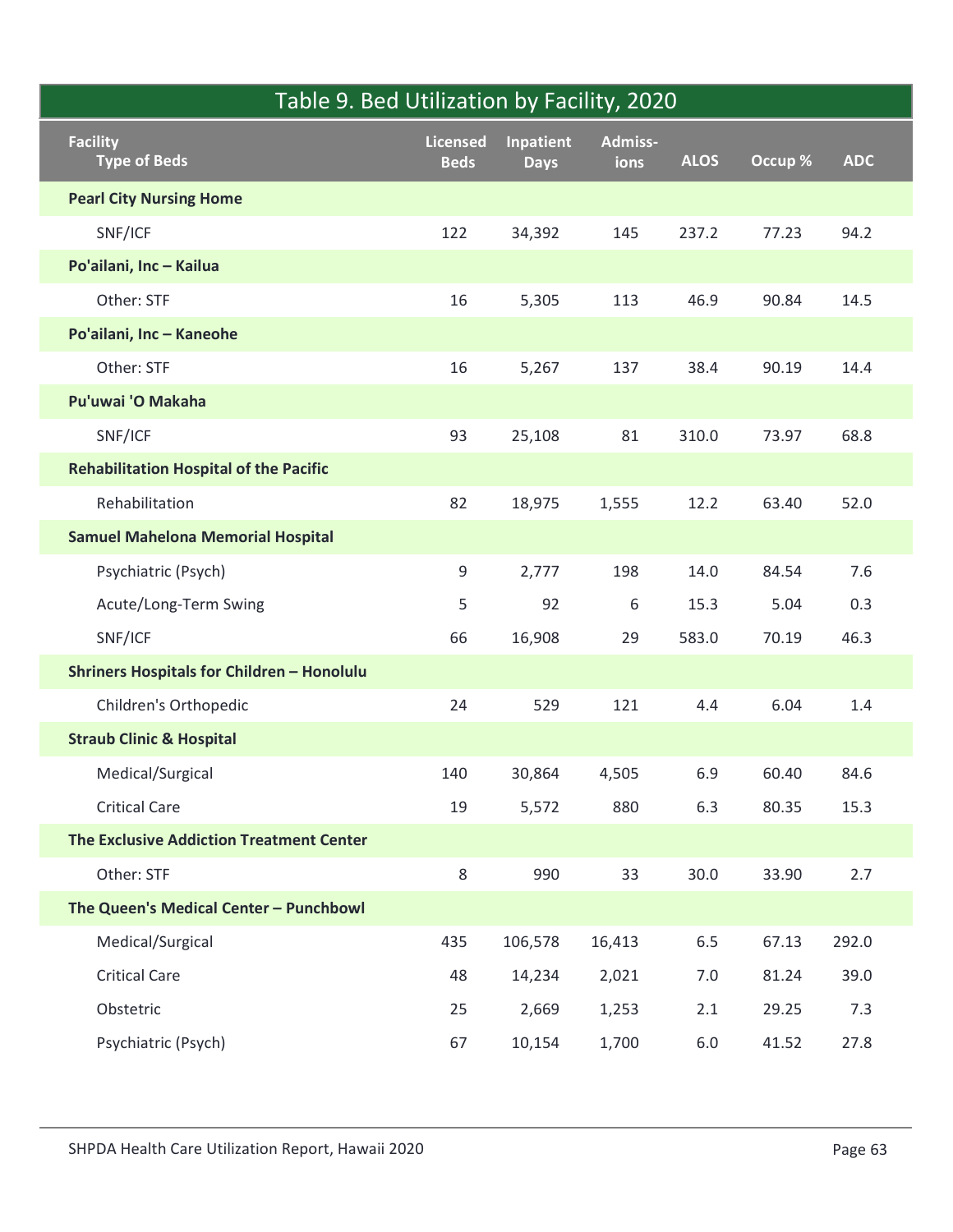|                 | Table 9. Bed Utilization by Facility, 2020                            |                         |                          |                        |             |         |            |
|-----------------|-----------------------------------------------------------------------|-------------------------|--------------------------|------------------------|-------------|---------|------------|
| <b>Facility</b> | <b>Type of Beds</b>                                                   | Licensed<br><b>Beds</b> | Inpatient<br><b>Days</b> | <b>Admiss-</b><br>ions | <b>ALOS</b> | Occup % | <b>ADC</b> |
|                 | The Queen's Medical Center - West Oahu                                |                         |                          |                        |             |         |            |
|                 | Medical/Surgical                                                      | 94                      | 28,932                   | 5,140                  | 5.6         | 84.33   | 79.3       |
|                 | <b>Critical Care</b>                                                  | 10                      | 1,367                    | 424                    | 3.2         | 37.45   | 3.7        |
| Obstetric       |                                                                       | $\mathbf 0$             |                          |                        |             |         |            |
| <b>Services</b> | The Salvation Army Addiction Treatment                                |                         |                          |                        |             |         |            |
|                 | Other: STF                                                            | 66                      | 10,404                   | 376                    | 27.7        | 43.19   | 28.5       |
|                 | The Salvation Army Family Intervention<br><b>Services Ku Ho'omana</b> |                         |                          |                        |             |         |            |
|                 | Other: STF                                                            | 8                       | 1,482                    | 13                     | 114.0       | 50.75   | 4.1        |
|                 | The Salvation Army Family Treatment Services                          |                         |                          |                        |             |         |            |
|                 | Other: STF                                                            | 55                      | 7,989                    | 59                     | 135.4       | 39.80   | 21.9       |
|                 | <b>Wahiawa General Hospital</b>                                       |                         |                          |                        |             |         |            |
|                 | Medical/Surgical                                                      | 37                      | 2,884                    | 741                    | 3.9         | 21.36   | 7.9        |
|                 | <b>Critical Care</b>                                                  | 5                       | 392                      | 157                    | $2.5\,$     | 21.48   | $1.1\,$    |
| SNF/ICF         |                                                                       | 115                     | 34,007                   | 333                    | 102.1       | 81.02   | 93.2       |
|                 | <b>West Kauai Medical Center/KVMH</b>                                 |                         |                          |                        |             |         |            |
|                 | Medical/Surgical                                                      | $\boldsymbol{9}$        | 996                      | 280                    | 3.6         | 30.32   | 2.7        |
|                 | <b>Critical Care</b>                                                  | $\overline{2}$          | 373                      | 173                    | 2.2         | 51.10   | $1.0\,$    |
| Obstetric       |                                                                       | $\overline{4}$          | 441                      | 188                    | 2.3         | 30.21   | $1.2\,$    |
|                 | Acute/Long-Term Swing                                                 | 10                      | 1,616                    | 94                     | 17.2        | 44.27   | $4.4\,$    |
| SNF/ICF         |                                                                       | 20                      | 7,121                    | 12                     | 593.4       | 97.55   | 19.5       |
|                 | <b>Wilcox Memorial Hospital</b>                                       |                         |                          |                        |             |         |            |
|                 | Medical/Surgical                                                      | 59                      | 11,565                   | 2,271                  | $5.1\,$     | 53.70   | 31.7       |
|                 | <b>Critical Care</b>                                                  | $\overline{7}$          | 1,371                    | 398                    | 3.4         | 53.66   | 3.8        |
| Obstetric       |                                                                       | $\,6\,$                 | 987                      | 474                    | 2.1         | 45.07   | 2.7        |
|                 | Acute/Long-Term Swing                                                 | $\mathsf{O}$            |                          |                        |             |         |            |